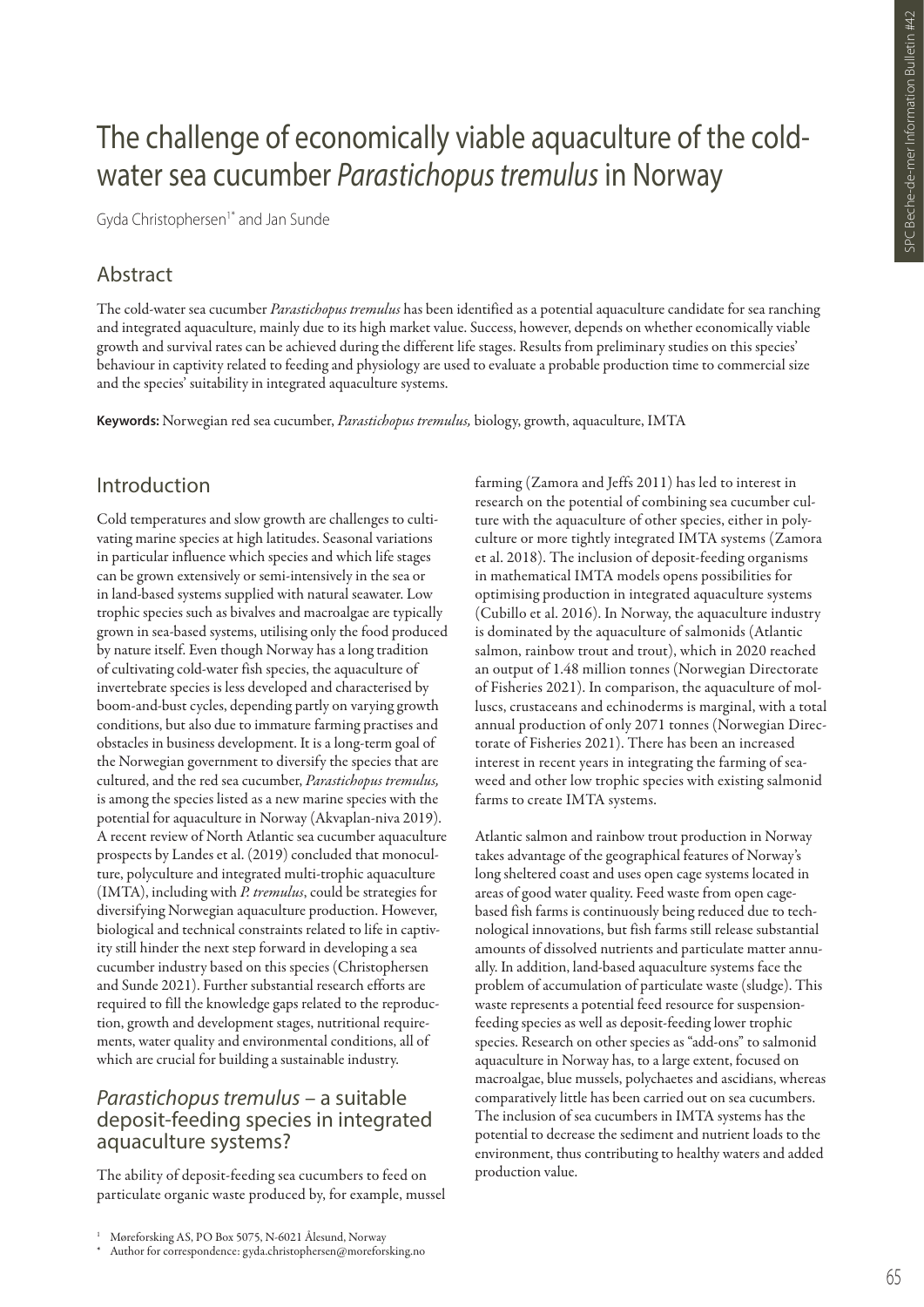The red sea cucumber *Parastichopus tremulus* has been identified as a potential aquaculture candidate for sea ranching and integrated aquaculture, mainly due to its high market value (Landes et al. 2019; Schagerström et al. 2021). However, its suitability in such systems, and the possibility of establishing a viable aquaculture industry will, among other factors, depend on whether economically viable growth and survival rates can be achieved. Their potential for North American sea cucumber species to be part of an IMTA system has been demonstrated (Nelson et al 2012; Hannah et al. 2013). The first steps in assessing the suitability of *P. tremulus* will, therefore, be to document its capacity for consuming waste from other aquaculture organisms (fish, shellfish, seaweed/kelp) as well as evaluating its performance and growth in open-water systems versus under controlled environmental conditions. We have several ongoing projects in our lab investigating the potential for growth and nutrient recycling of *P. tremulus* in integrated aquaculture systems, including studies on the uptake of nutrients from different feed sources, the effect of water quality, and the development of larval and broodstock rearing practices.

In our lab, initial feeding trials have documented that *P. tremulus* will feed on a mixture of sand and dried sludge obtained from a local fish farm ( J. Sunde and G. Christophersen, unpublished). Analyses are ongoing, comparing nutrient uptake from sludge and a standard feed mix of sand and dried *Sargassum* spp. In the same project, we also explore growth and survival of *P. tremulus* by placing sea cucumbers in cages underneath salmon fish farms. Similar studies have been performed on other cold-water sea cucumber species, with varying results. For instance, Sun et al. (2020) found that the suspension-feeding sea cucumber *Cucumaria frondose*, cultured in the effluent from a landbased salmon farm, assimilated nutrients from the fish waste but decreased in size during a long-term experimental period, and had smaller organ indices compared to wild controls. Hannah et al. (2013) found seasonal growth patterns of small and large *Parastichopus californicus* when it was co-cultured with sablefish. Fortune (2018) also found seasonal variation in growth rates of juvenile *P. californicus* placed underneath a Pacific oyster farm, and registered negative growth rates during the autumn and winter seasons. At present, growth rates of the different stages of *P. tremulus* as well as seasonal variations in nature are unknown and therefore we lack the baseline knowledge for comparing to what extent modified environmental conditions are beneficial in terms of biomass production.

#### Initial growth studies on small individuals

In our lab, experimental animals originated from the nearby fjords of Ålesund in Møre og Romsdal County (62°N and 6°E) in western Norway (Fig. 1). The sea cucumbers were obtained from bycatch in commercial coastal trawl and pot fisheries, and primarily intended as broodstock for inducing spawning in captivity. The majority (76%) of *P. tremulus* individuals that we received during the period 2017–2021 had a body length between 10 and 20 cm, corresponding

to a total wet weight of 28–297 grams, while 6% measured  $\leq$  8 cm in length (Fig. 2). The potentially smallest mature specimens we have observed in our lab, based on the presence of gonad tissue, were approximately 8 cm in length (Christophersen et al. 2021). We cannot conclude this is the size at first maturity based on so few observations, although it does indicate that *P. tremulus* reached adulthood by this size. Nevertheless, juvenile sizes of different sea cucumber species in the field have been reported as ranging between 0.3 and 21 cm in length (Shiell 2004), with the smallest registered specimen of *P. tremulus* measuring 2 cm (Kjerstad et al. 2015). The maximum juvenile length of another temperate sea cucumber, *Australostichopus mollis*, is reported to be <7 cm (Slater et al. 2010), and Fortune (2018) included specimens from 1 to 10 cm contracted length in juvenile studies of *P. californicus* in Canada.

With the exception of growth rates during larval rearing (Schagerström et al. 2021), no published results on the growth of *P. tremulus* exists. Due to a lack of reared juveniles, we selected the smallest individuals from sea cucumbers that had been kept under lab conditions for one to two years prior to the experiment in order to perform a baseline growth study of the "next stage" (Fig. 3). Because of their age, these individuals were most probably beyond the stage of being termed juveniles. Their initial size varied from 42 to 92 mm in length and from 5 to 25 g total wet weight. They were held in flow-through tanks supplied with unfiltered seawater from 40 m depth and without extra bottom substrate. The animals were occasionally fed but were allowed to empty their intestines a couple of weeks prior to the experiment. Twenty-four individuals were distributed in three experimental (fed) groups and one control group, respectively, each consisting of six individuals with a total biomass of 79.1  $\pm$  6.1 g (mean  $\pm$  sd, n = 4). The average start weight of individuals was  $13.2 \pm 6.4$  g (mean  $±$  sd, n = 24). The control group was supplied only with unfiltered seawater, with no supplementary feed other than the organic matter present in the incoming water. The fed groups were provided additional feed at a 50:50 (vol:vol) mix of *Sargassum* sp. (dried powder) and sand (particle size 0.6–1.0 mm) in excess during the whole growth period (approx. 30% dried weight *Sargassum* per animal wet weight every 14 days). Growth was calculated monthly, based on individual length and weight measurements, as a specific daily growth rate (SGR)(%/day) using the equation

$$
SGR = \frac{\ln S2 - \ln S1}{t} \times 100
$$

where  $S =$  mean size (length or weight) at final (S2) and previous  $(S1)$  sampling time, and  $t =$  length of growth interval (days).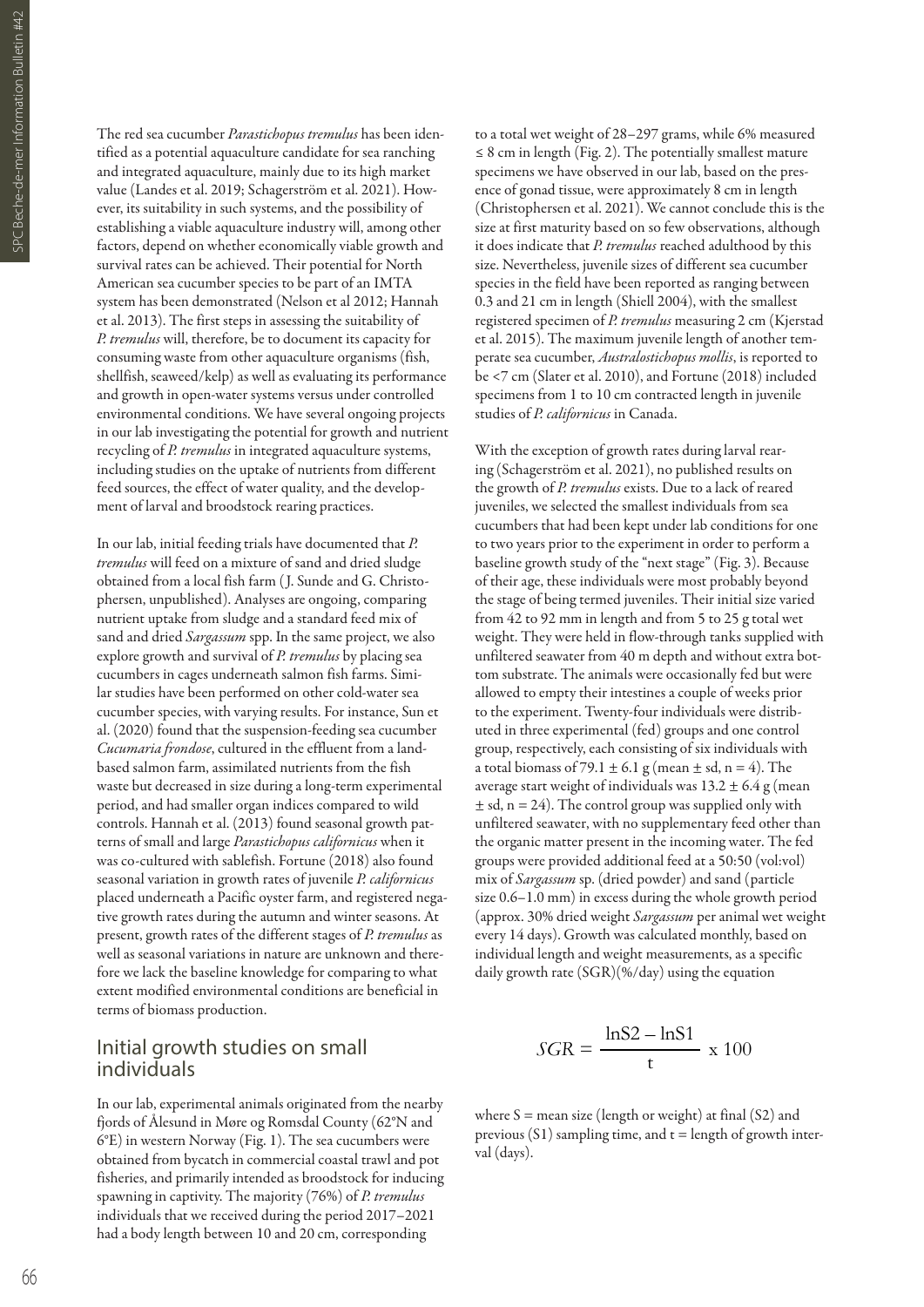

**Figure 1.** Norway showing the location of Møre og Romsdal County, in red. (Images: https://www.visitnorway.com/maps [left] and Wikimedia Commons, CC-BY-SA-3.0 [right))



Figure 2. Frequency distribution of sea cucumbers according to their length (2a) and weight (2b) during the period 2017–2021 (n = 432).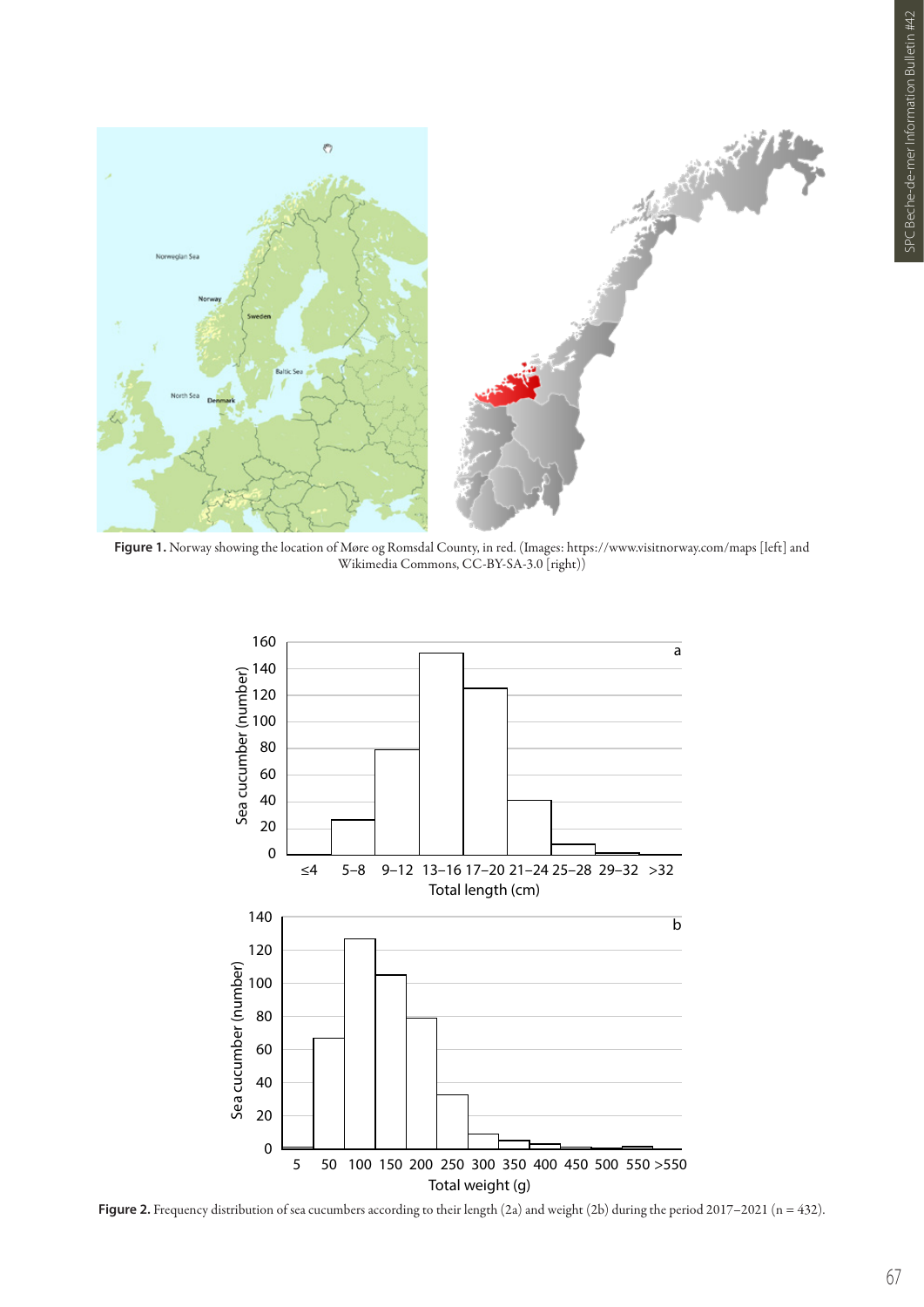

**Figure 3.** Experimental group of *Parastichopus tremulus* kept under lab conditions.

The temperature and salinity of the incoming water in our lab varies with the season. Salinity varies between 31 and 34 ppt. During the experimental period, the temperature fluctuated from 8.2 to 12.7°C, with a mean temperature  $9.4 \pm 0.8$  (SD) (Fig. 4). Temperature was measured every 15 minutes using waterproof temperature loggers (Hobo TidbiT v2). At the depths at which the sea cucumbers are caught (100–200 m) the temperature is 7–9°C throughout the year, whereas  $6-14^{\circ}$ C is normal at depths of <50 m.

The control group grew less than the fed groups during the period May to October. The average length of the studied animals varied between months (Fig. 5a), and SGR over the total period was 0.02/day in the control group and 0.08%/ day in the fed groups. The biomass growth showed diverging growth in wet weight between the unfed and fed sea cucumbers from May to July (Fig. 5b). Thereafter, growth slowed down and negative growth rates were observed from July to October in the fed groups, whereas the control group seemed to level out in size (Fig. 5, Table 1). Across the growth period, the control group showed negative growth based on weight (-0.09%/day) and the fed groups positive growth (0.03%/day). The highest interval growth rate in length was 0.21%/day, and for weight 0.28%/day (Table 1).

#### Reflections on the potential of cultivating *Parastichopus tremulus*

Successful aquaculture relies on the ability to close and maintain the complete life cycle of the target species in captivity, and predictably provide spat (juveniles) to farming operations. More research and investment are needed to be able to understand the biology of the different *P. tremulus* life stages and achieve viable production. The different life stages (larvae, juveniles, adults) require conditions that suit their physiology and feeding habits. We assume that the metabolism (oxygen consumption) of cold-water sea cucumber species is lower than that of warmer water species when in their natural habitat, and that *P. tremulus* will, therefore, grow more slowly than tropical species. In aquaculture,



**Figure 4.** Temperature during the experimental period from May to October 2021.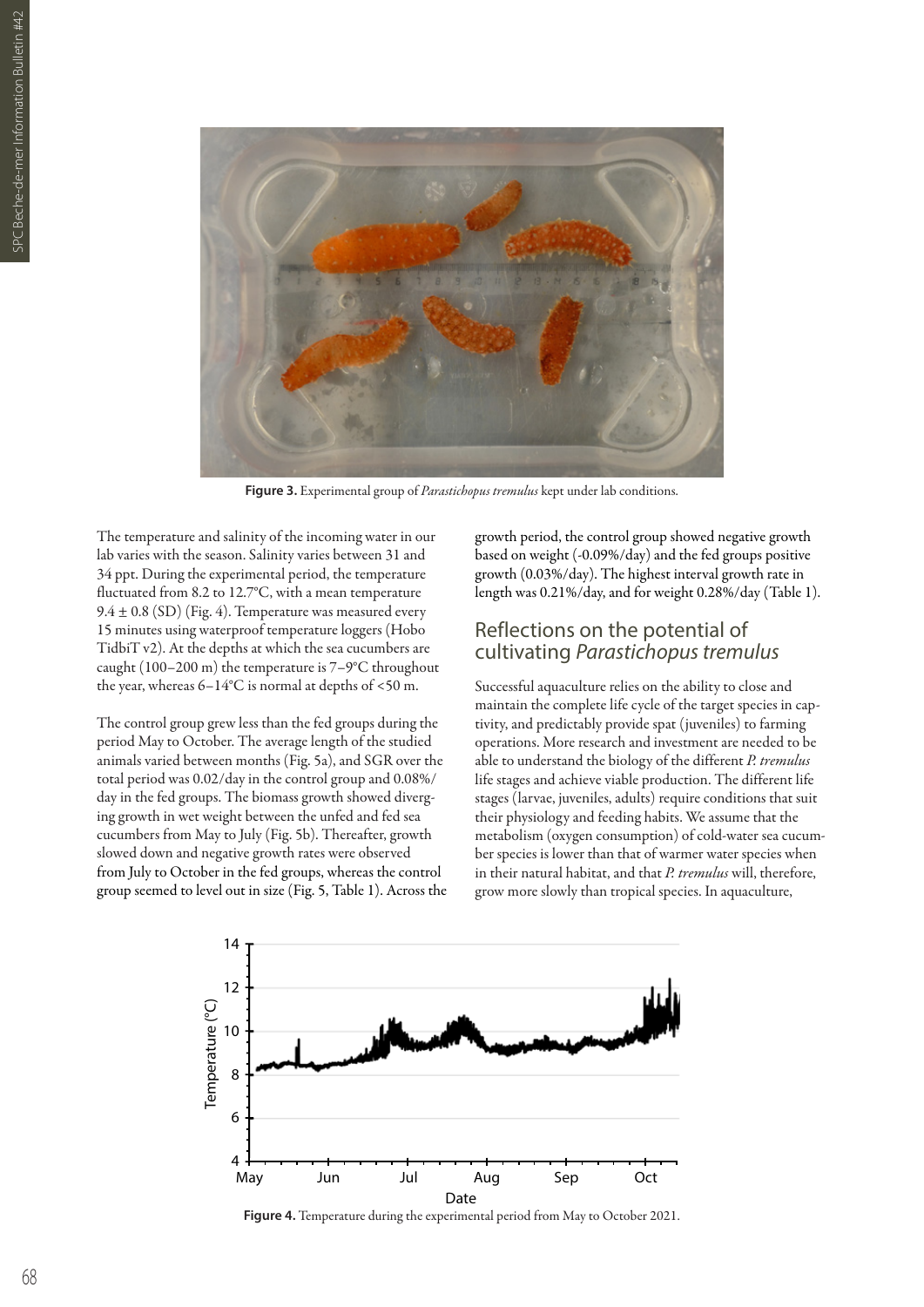

**Figure 5.** Length a) and weight b) of *Parastichopus tremulus* from May to October. Control animals were only supplied with unfiltered seawater. Black circles show the average  $\pm$  SD growth of sea cucumber groups (n = 3) provided with additional feed.

**Table 1.** Monthly specific growth rate (SGR%/day) of *Parastichopus tremulus* total length and total weight. Control animals were supplied unfiltered seawater only. The "Fed" columns shows the average growth of sea cucumber groups (n = 3) provided additional feed.

| <b>SGR</b>    | Length (%/day) |         | Weight (%/day) |          |
|---------------|----------------|---------|----------------|----------|
| <b>Period</b> | Control        | Fed     | <b>Control</b> | Fed      |
| May-Jun       | 0.05           | 0.21    | $-0.34$        | 0.28     |
| Jun-Jul       | 0.06           | 0.04    | $-0.52$        | 0.20     |
| Jul-Aug       | $-0.15$        | $-0.10$ | 0.20           | $-0.07$  |
| Aug-Sep       | $-0.01$        | $0.21*$ | $-0.13$        | $-0.15*$ |
| Sep-Oct       | 0.16           | 0.01    | 0.40           | $-0.16$  |

\*One sea cucumber died during the time interval.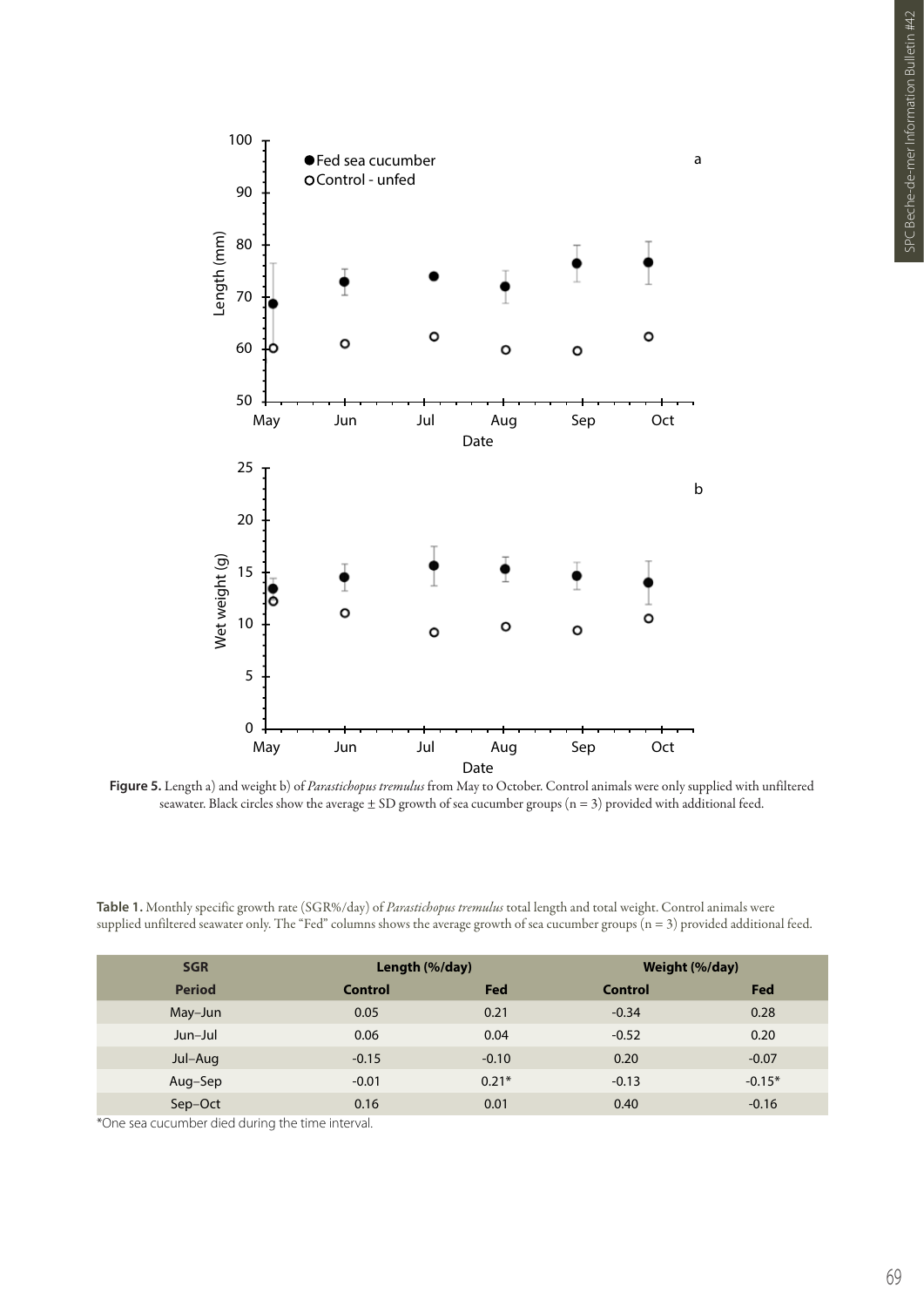temperature and feed conditions can be optimised to facilitate growth. The combined effects of temperature and food concentration have been studied for *P. tremulus* larvae, showing the possibility of growing pelagic larvae at temperatures above what we assume would normally be experienced in nature (Schagerström et al. 2021). Specific growth rates of larvae in our lab were between 18% and 20%/day during the first week, and 1–4%/day until day 20. Larvae were reared at an approximate mean temperature of 15°C (Christophersen and Sunde 2021). Whether adequate growth rates can be achieved during later stages remains to be seen.

Our study is very preliminary and includes many biases, given the low number of individuals per test group ( $n = 6$ ), and the uncertainty related to the age and variation in size, which is related to the age of the individuals used.

In this study, the supplied seawater was not temperature controlled, but followed the natural seasonal fluctuation. The incoming water was supplied from a shallower depth (40 m) than from where the sea cucumbers originally were caught (100–200 m). We offered what is currently our standard feed (*Sargassum* spp. and sand mix), a mix often provided as the main feed component in *Apostichopus japonicus* aquaculture (Shi et al. 2015). Our preliminary results suggest that *P. tremulus* achieves low growth rates in culture under these conditions. Weight-specific growth rates were lower (<0.5 SGR %/day) in late spring-summer than the >1 SGR %/day found for *P. californicus* (Hannah et al. 2012), but similar to this study, we also measured negative growth rates. Our study is still ongoing and will follow the growth development for 12 months under present conditions, before replacing the feed type and/or feed distribution method. Currently, it is difficult to evaluate if the negative growth response is due to suboptimal environmental conditions or nutrition, or to a seasonal feeding and growth pattern where feeding ceases during autumn and winter, as postulated by other authors ( Jespersen and Lützen 1971). Manipulation with temperature and feed quality is likely to improve growth compared to the results we have obtained so far.

We do not know the size-at-age of *Parastichopus tremulus*, but the results indicate that the species is slow growing, similar to other sea cucumber species living at higher latitudes such as *Cucumaria frondosa* (Hamel and Mercier 1996; So et al. 2010) and *P. californicus* (Cameron and Fankboner 1989; Paltzat et al. 2008; Fortune 2018). The low growth rates measured in our preliminary studies are in line with previous oxygen consumption measurements of *P. tremulus* performed in our lab. We found that the average oxygen consumption rate (OCR) was 0.29 mg O<sub>2</sub>/hour/individual  $(11.5 \pm 1.5 \text{ cm}, 60 \pm 15 \text{ g})$  at 14°C, corresponding to 1.98  $\mu$ g O<sub>2</sub>/hour/g body weight (A. Landes unpublished). This is in accordance with Fox (1936), who measured individuals weighing 130 g and found the OCR at a temperature of 6°C to be between 0.70 and 2.30  $\mu$ g O<sub>2</sub>/hour/g body weight, with an average of 1.80  $\mu$ g O<sub>2</sub>/hour/g body weight. In comparison, faster growing species living at higher temperatures, such as the tropical *Holothuria scabra* show

OCR orders of magnitude higher (12–60  $\mu$ g O<sub>2</sub>/hour/g at 27°C) and a decrease in OCR with increasing body weight (Kodama et al. 2015; Kühnhold et al. 2019). Juveniles of the temperate species *Actinopyga japonicus* that weighed <5 g and grown at 15°C and 18°C also showed OCRs within a similar range (Dong and Dong 2006).

To what extent the growth of *P. tremulus* can be modulated in culture by manipulating environmental conditions and optimising feed composition remains to be seen. There are indications, however, that even under optimal conditions, this species might be much slower growing than temperate and tropical species that are already cultured in large volumes. There is also the question of whether the animals go through seasonal feeding behaviours, cessation in feeding or intestine atrophy during the winter months ( Jespersen and Lützen 1971; Fankboner and Cameron 1985; Hannah et al 2013; Fortune 2018), a matter that further complicates the development of aquaculture management practices. Based on our average size measurements and two of the higher positive SGRs (0.20 and 0.05) we attempted to predict an approximate time to rear the larvae to commercial size, which is 15 cm in length, according to whole traders. Based on length–growth measurements, the estimated time needed to reach a length of 15 cm from a start length of 7 cm will be between one and four years under our laboratory conditions. Based on the corresponding weight growth measurements and the equivalent weights (115 g from a start weight of 15 g), estimates of time to commercial size will be between 3 and 11 years. Assuming that the experimental animals of approximately 7 cm are a minimum of two to three years old, and that an additional growth period of a minimum of one to two years is needed, these estimates suggest that commercial size (length) could be reached within four to five years.

Our results indicate that *P. tremulus* is a slow-growing species. Under the conditions used in this first experiment, economically viable aquaculture production seems unlikely at this stage. However, a production cycle of four to six years is not unusual for marine species in cold-water areas. More knowledge is needed to explore the possibilities of reducing the production time during the different stages within the biological limits of *P. tremulus*. It is to be expected that growth can be increased through development of suitable feeds and improved culture technology, and that profitable production of *P. tremulus* may be possible in the future. However, substantial research efforts are still needed to establish the nutritional requirements and optimal rearing conditions for this species.

### Acknowledgements

The work has been funded by the Research Council of Norway – SANOCEAN (project no. 288536), and the Møre og Romsdal County Municipality – marint miljø og verdiskapingsfond (grant no. 2018-0150).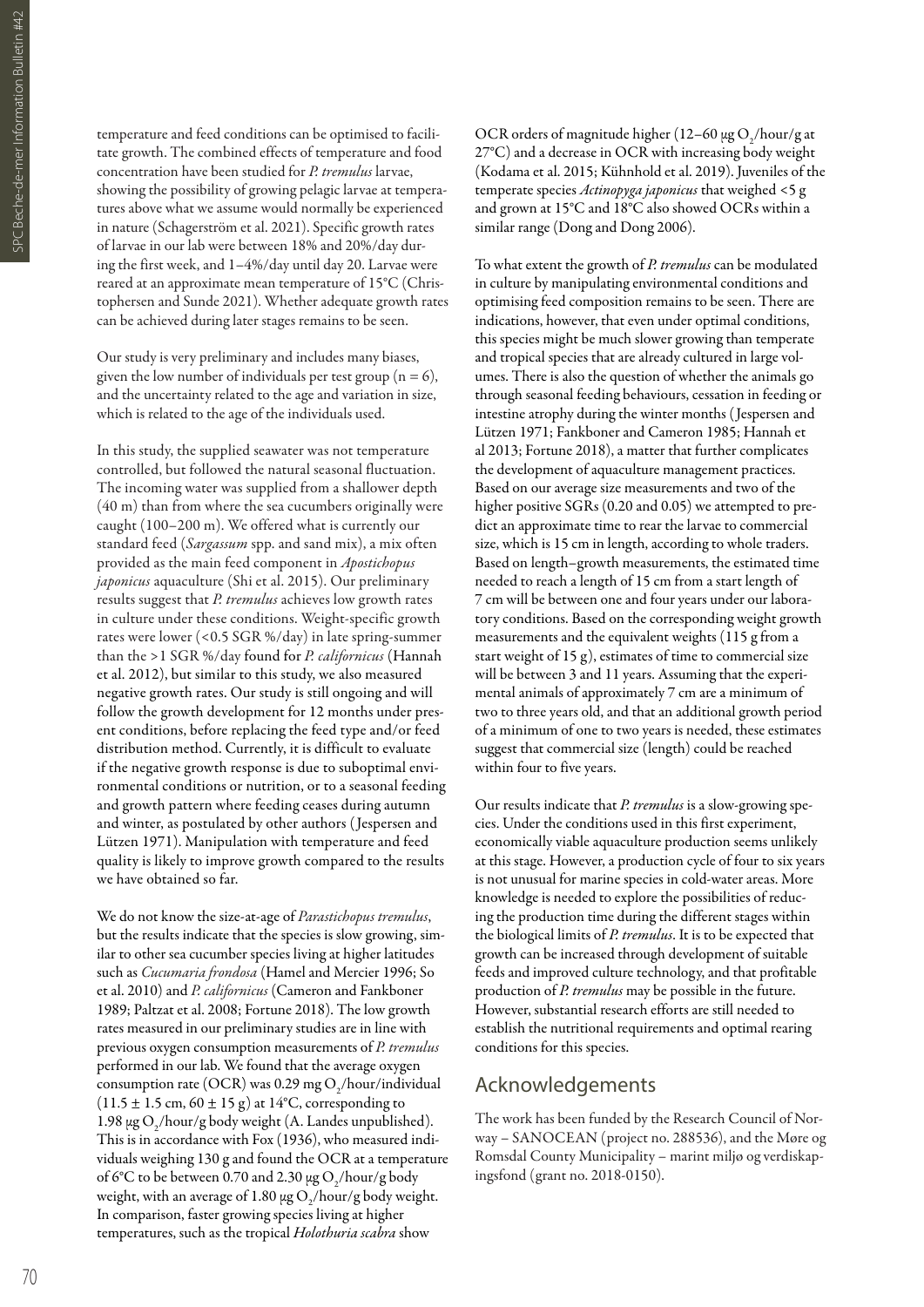## References

- Akvaplan-niva A.S. 2019. Kunnskapsgrunnlag for nye arter i oppdrett (in Norwegian). APN-report 60679. https://www.regjeringen.no/no/dokumenter/ kunnskapsgrunnlag-for-nye-arter-i-oppdrett/ id2685473/
- Cameron J.L. and Fankboner P.V. 1989. Reproductive biology of the commercial sea cucumber *Parastichopus californicus* (Stimpson) (Echinodermata: Holothuroidea). II. Observations on the ecology of development, recruitment, and the juvenile life stage. Journal of Experimental Marine Biology and Ecology 127:43–67.
- Christophersen G. and Sunde J. 2021. Norwegian red sea cucumber (*Parastichopus tremulus*). Steps towards life in captivity – a viable option? Poster at Aquaculture Europe 2020, April 2021. doi: 10.13140/ RG.2.2.31943.83366
- Christophersen G., Bakke S. and Sunde J. 2021. Norwegian red sea cucumber (*Parastichopus tremulus*) fishery and aquaculture north of 60°N latitude: Feasible or fictional? SPC Beche-de-mer Information Bulletin 41:15–36. https://purl.org/spc/digilib/doc/fvfxj
- Cubillo A.M., Ferreira J.G., Robinson S.M.C., Pearce C.M., Corner R.A. and Johansen J. 2016. Role of deposit feeders in integrated multi-tropic aquaculture – A model analysis. Aquaculture 453:54–66.
- Dong Y. and Dong S. 2006. Growth and oxygen consumption of the juvenile sea cucumber *Apostichopus japonicus*  (Selenka) at constant and fluctuating water temperatures. Aquaculture Research 37(13):1327–1333.
- Fankboner P.V. and Cameron J.L. 1985. Seasonal atrophy of the visceral organs in a sea cucumber. Canadian Journal of Zoology 63:2888–2892.
- Fortune A.C. 2018. Integrated multi-trophic aquaculture with the California sea cucumber (*Parastichopus californicus*): Investigating grow-out cage design for juvenile sea cucumbers co-cultured with Pacific oysters (*Crassostrea gigas*). M.S. thesis, Simon Fraser University, British Columbia, Canada.
- Fox H.M. 1936. The activity and metabolism of poikilothermal animals in different latitudes. I. Proceedings of the Zoological Society of London 106(4):945–955.
- Hamel J.F. and Mercier A. 1996. Early development, settlement, growth, and spatial distribution of the sea cucumber *Cucumaria frondosa* (Echinodermata: Holothuroidea). Canadian Journal of Fisheries and Aquatic Sciences 53(2): 253–271.
- Hannah L., Duprey N., Blackburn J., Hand C.M. and Pearce C.M. 2012. Growth rate of the California sea cucumber *Parastichopus californicus*: Measurement accuracy and relationships between size and weight metrics. North American Journal of Fisheries Management 32:167–176.
- Hannah L., Pearce C.M. and Cross S.F. 2013. Growth and survival of California sea cucumbers (*Parastichopus californicus*) cultivated with sablefish (*Anoplopoma fimbria*) at an integrated multi-trophic aquaculture site. Aquaculture 406:34–42.
- Jespersen A. and Lützen J. 1971. On the ecology of the aspidochirote sea cucumber *Stichopus tremulus* (Gunnerus). Norwegian Journal of Zoology 19:117–132.
- Kjerstad M., Ringvold H., Søvik G., Knott E.K. and Thangstad T.H. 2015. Preliminary study on the utilisation of Norwegian red sea cucumber, *Parastichopus tremulus* (Gunnerus, 1767) (Holothuroidea, Echinodermata), from Norwegian waters: Resource, biology and market. p. 109–132. In: Gundersen A.C. and Velle L.G. (eds). Blue Bio-resources. Orkana Akademisk, Norway.
- Kodama M., Sumbing J.G., Lebata-Ramos M.J.H. and Watanabe S. 2015. Metabolic rate characteristics and sediment cleaning potential of the tropical sea cucumber *Holothuria scabra*. Japan Agricultural Research Quarterly 49(1):79–84.
- Kühnhold H., Steinmann N., Huang Y.H., Indriana L., Meyer A. and Kunzmann A. 2019. Temperatureinduced aerobic scope and Hsp70 expression in the sea cucumber *Holothuria scabra*. Plos one 14(3):e0214373.
- Landes A.M., Sunde J. and Christophersen G. 2019. Atlantic Sea cucumber species in the spotlight – Prospects for Norwegian aquaculture. p. 19–49. In: Akslen-Hoel L. K. and Egilsson B. (eds). International perspectives on regional research projects and practice. Orkana Akademisk, Norway.
- Nelson E.J., MacDonald B.A. and Robinson S.M.C. 2012. A review of the northern sea cucumber *Cucumaria frondosa* (Gunnerus, 1767) as a potential aquaculture species. Reviews in Fisheries Science 20(4):212–219.
- Norwegian Directorate of Fisheries 2021. https:// www.fiskeridir.no/Akvakultur/Tall-og-analyse/ Akvakulturstatistikk-tidsserier
- Paltzat D.L., Pearce C.M., Barnes P.A. and McKinley R.S. 2008. Growth and production of California sea cucumbers (*Parastichopus californicus* Stimpson) co-cultured with suspended Pacific oysters (*Crassostrea gigas* Thunberg). Aquaculture 275(1–4):124–137.